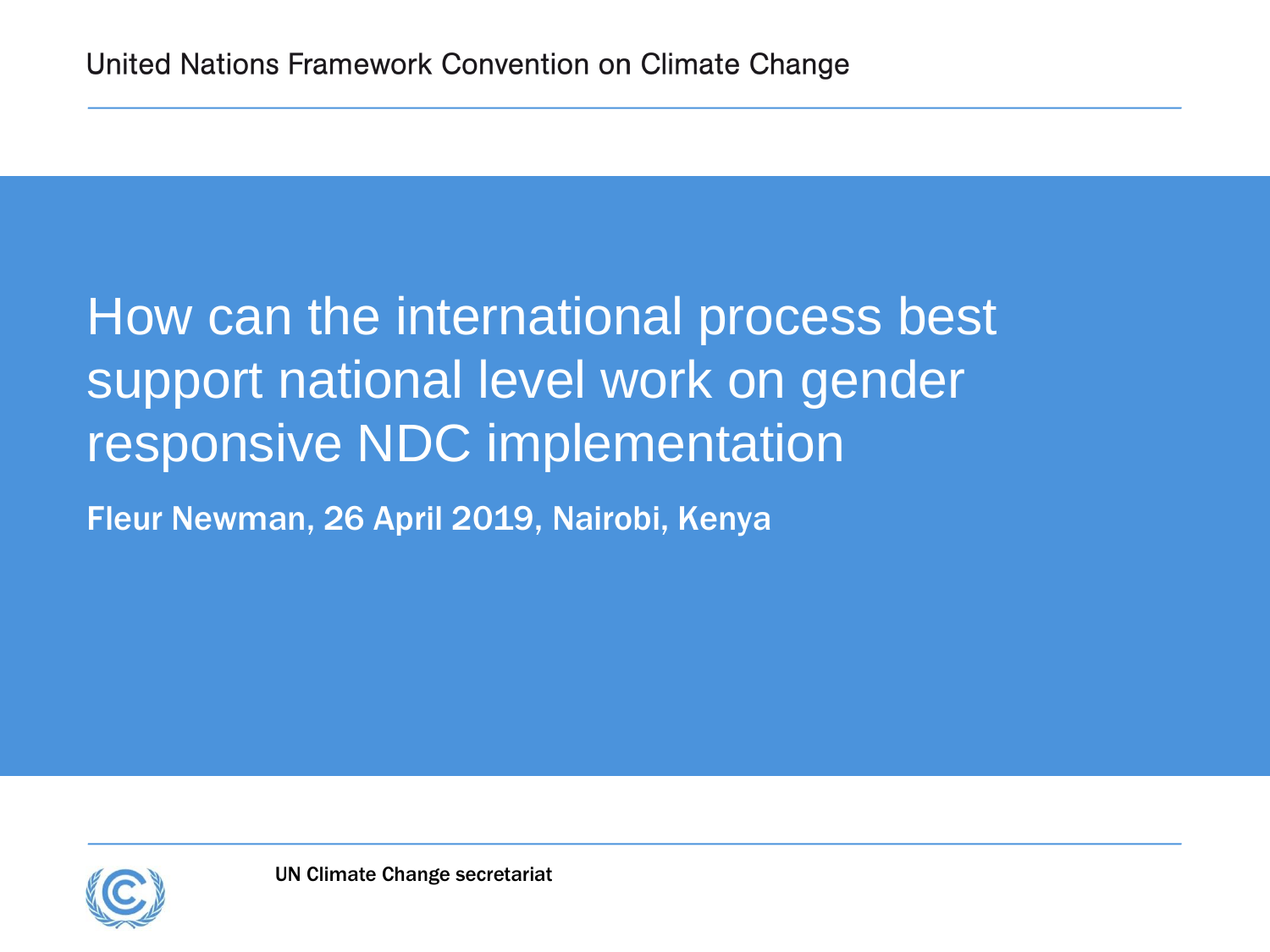#### Gender considerations in the UNFCCC process



# **But that is not the whole picture…**

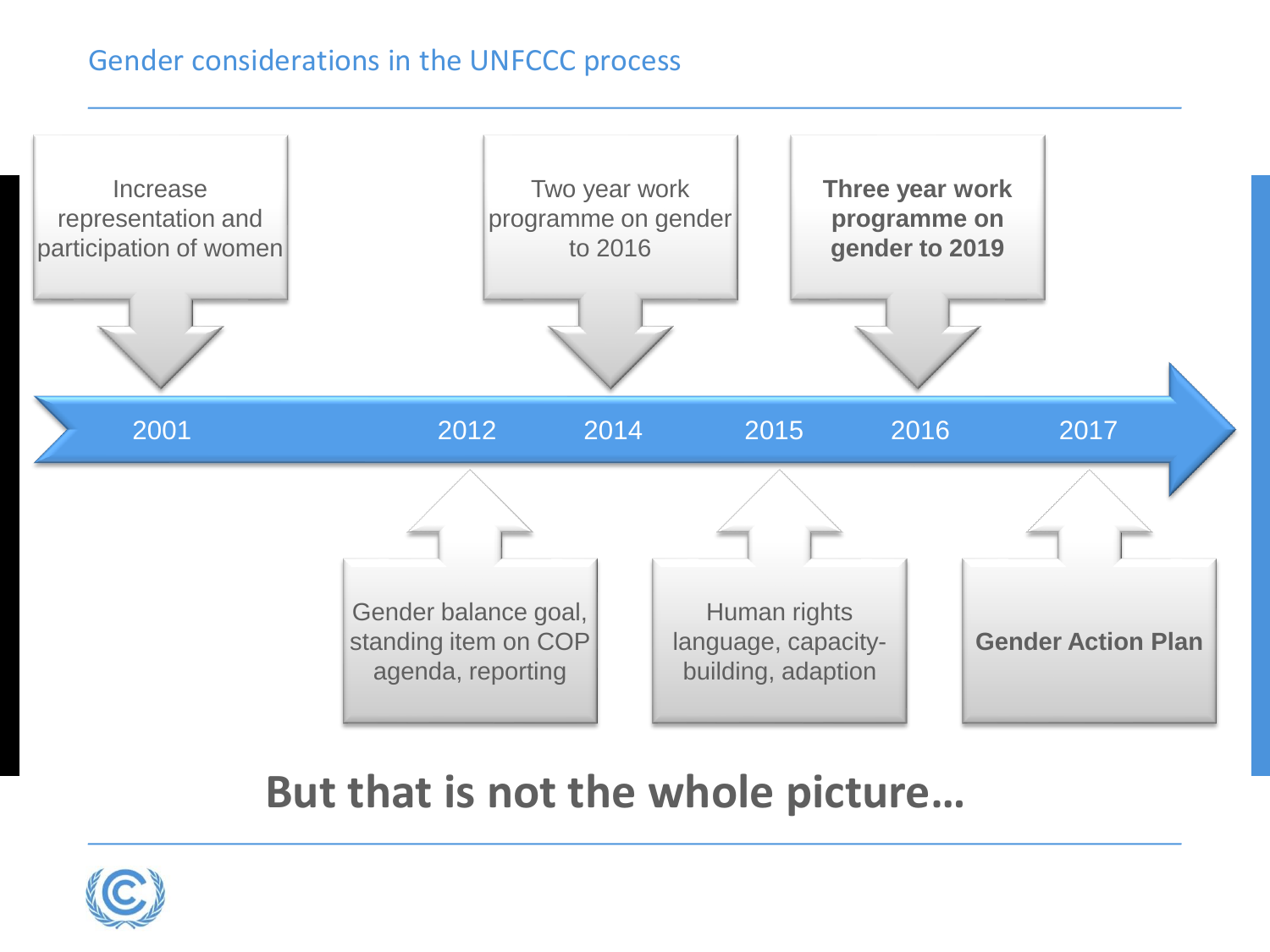### Lima work programme on gender – enhanced and extended to 2019



# ❖ A number of 'firsts':

Provides a **framework** for ongoing work on gender equality and women's empowerment under the Convention, Kyoto Protocol and Paris Agreement

Preamble 'underscores' importance of **coherence**  between gender-responsive climate policies and action and gender parity in Convention processes and international instruments and outcomes, including **CEDAW** and **2030 Agenda for Sustainable Development** 

- ✓ Reporting requirements for all **constituted (decision-making) bodies** under the UNFCCC process
- ✓ Invitation to countries to appoint and provide support for **national gender focal point** for climate negotiations, implementation and monitoring
- ✓ Requested SBI to develop a **gender action plan** in 2017

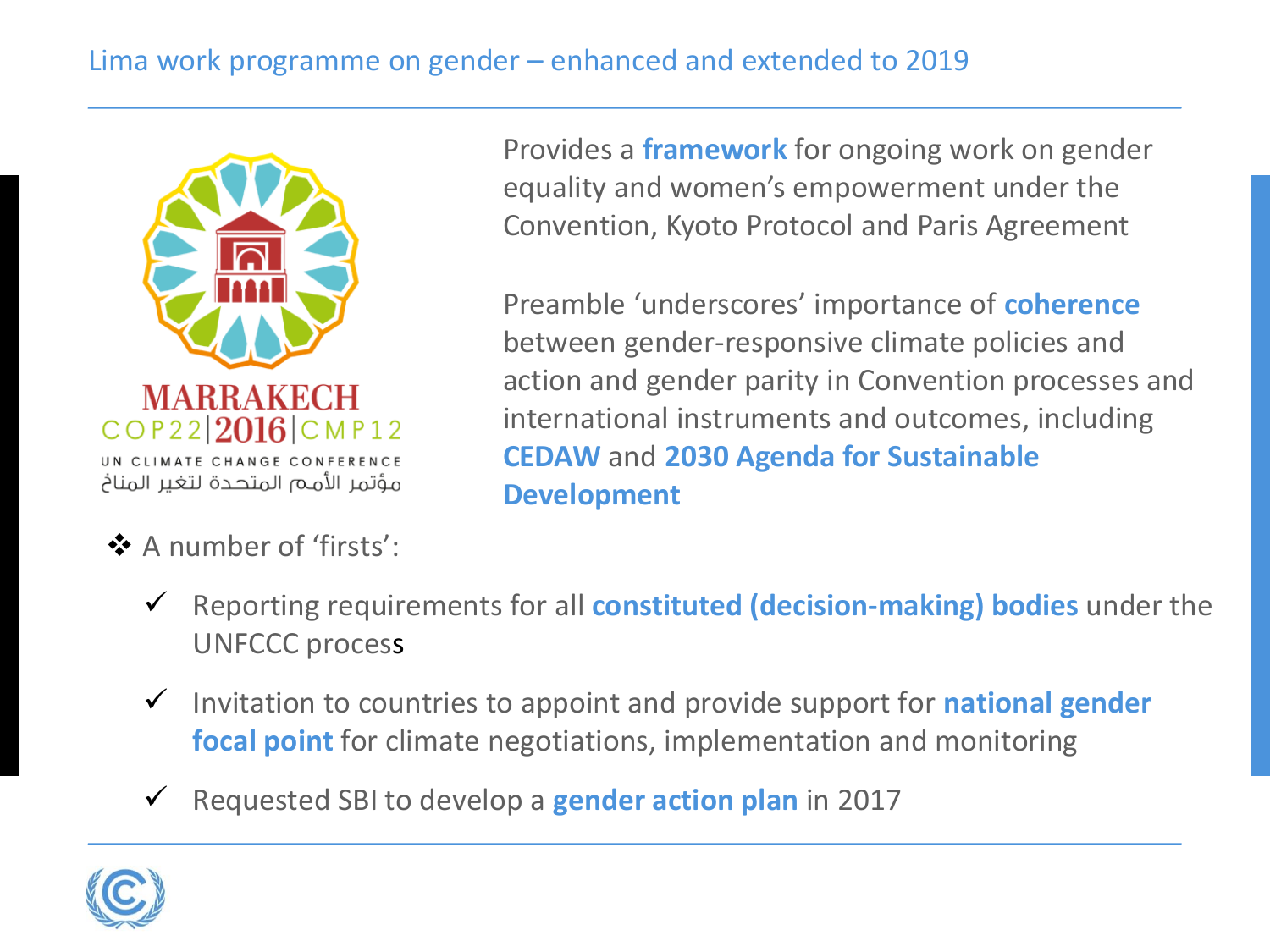#### LWPG, Gender Action Plan and the SDGs



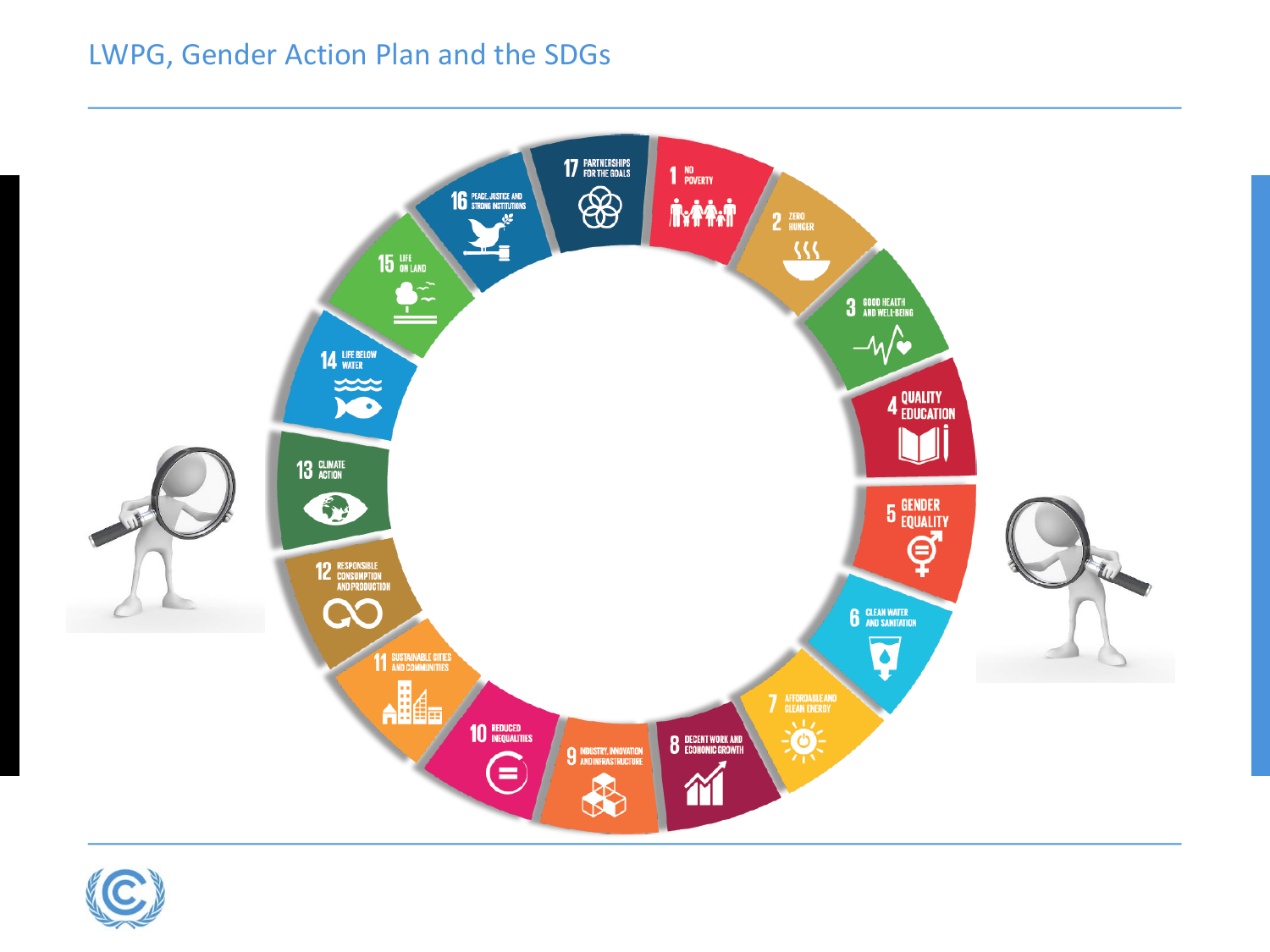#### **Five priority areas**

- Capacity-building, knowledge sharing and communication
- Gender balance, participation and women's leadership
- Coherence
- **EX Gender-responsive implementation** and means of implementation
- Monitoring and reporting

#### **Submissions 2019**

- ❖ Information on the differentiated impacts of climate change on women and men, with special attention paid to local communities and indigenous peoples
- ❖ Integration of gender considerations into national adaptation, mitigation, capacity-building, Action for Climate Empowerment, technology and finance policies, plans and actions

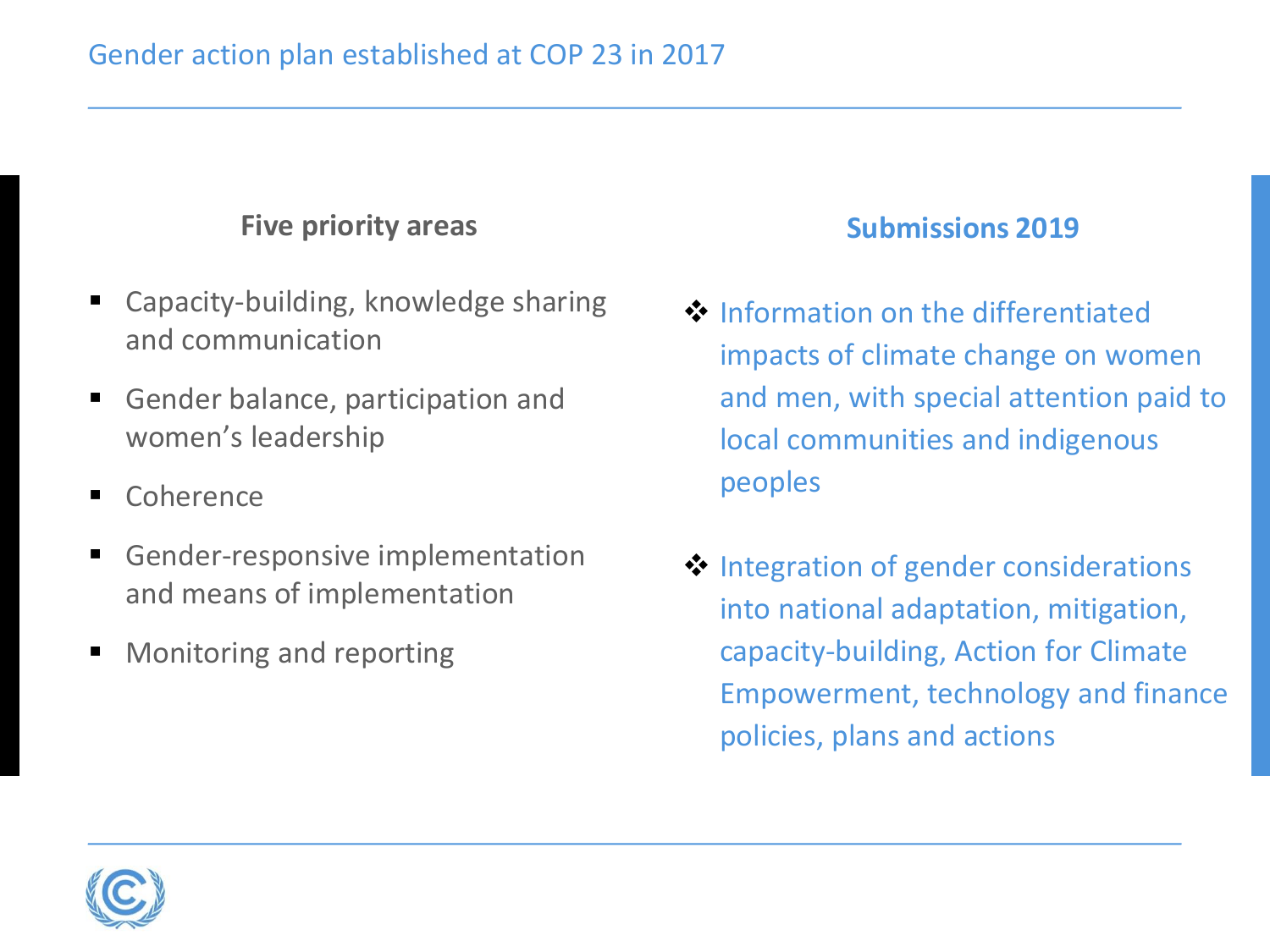#### **Submissions 2019**

❖ Information on the implementation of the gender action plan, identifying areas of progress, areas for improvement and further work to be undertaken in subsequent action plans so as to inform the synthesis report on this topic to be prepared by the secretariat for consideration at SBI 51 (December 2019)

#### **Workshop SB50, June 2019**

❖ Short and long-term impacts of the UNFCCC gender action plan

## **Review of Lima work programme on gender and its gender action plan**

❖ The COP requested SBI 50 to initiate the review of the areas of progress, areas for improvement and further work to be undertaken under the LWPG and its GAP on the basis of all submissions received and reports produced under the LWPG and its GAP, for consideration and adoption at COP 25 (December 2019)

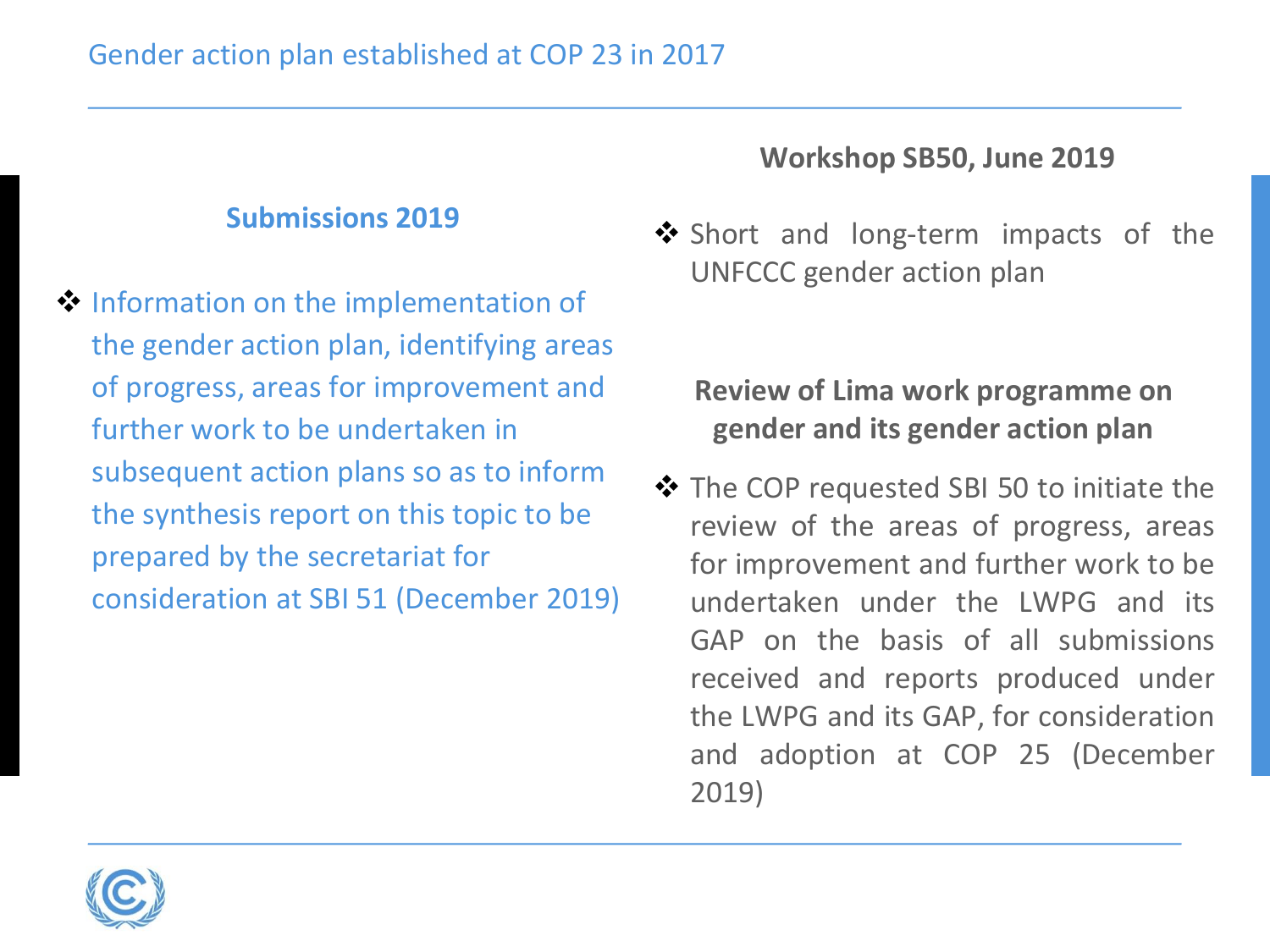

Fleur Newman Gender Affairs Officer fnewman@unfccc.int or gender-team@unfccc.int

http://unfccc.int/topics/gender

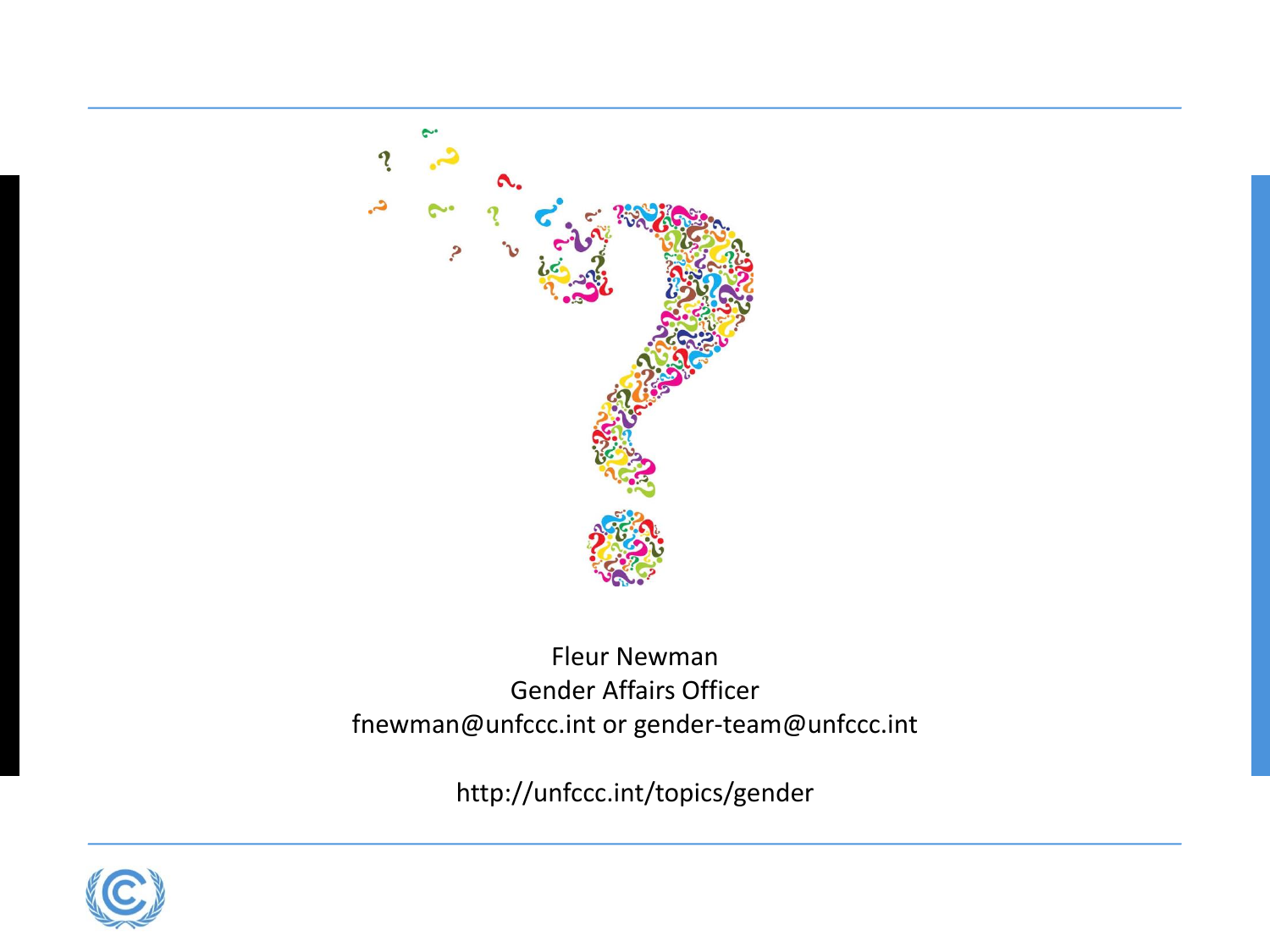- o How can the international process best support national level work on gender responsive NDCs?
- o What activities at the international level are most relevant/ impactful at the national level?
- o What inputs are needed from the national level to make it more effective?